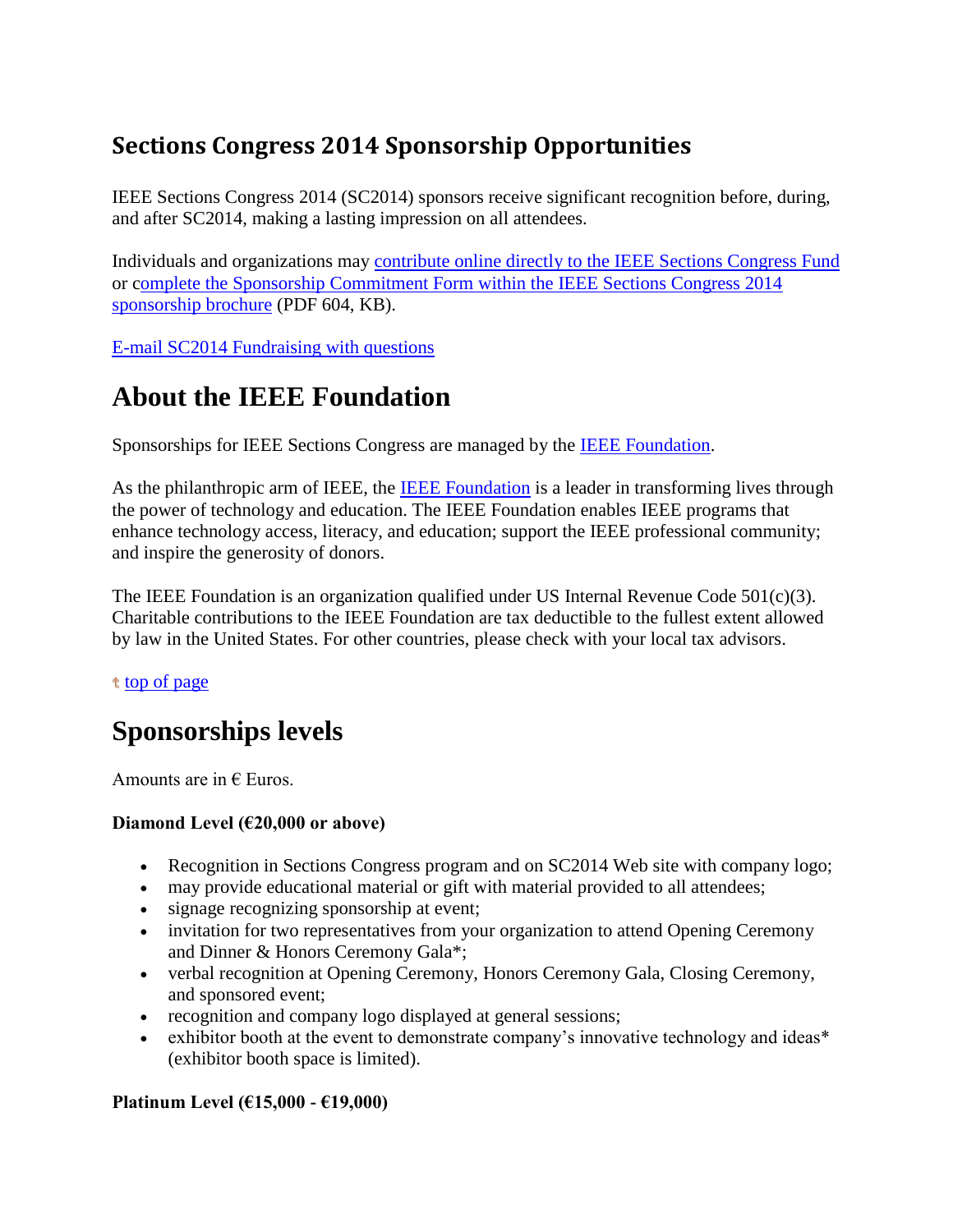- Recognition in Sections Congress program and on SC2014 Web site with company logo;
- may provide educational material or gift with material provided to all attendees;
- signage recognizing sponsorship at event;
- invitation for two representatives from your organization to attend Opening Ceremony and Dinner & Honors Ceremony Gala\*;
- verbal recognition at Opening Ceremony, Honors Ceremony Gala, Closing Ceremony, and sponsored event.

#### **Gold Level (€10,000 - €14,000)**

- Recognition in Sections Congress program and on SC2014 Web site with company logo;
- may provide educational material or gift with material provided to all attendees;
- signage recognizing sponsorship at event.

#### **Silver Level (€5,000 - €9,900)**

- Recognition in Sections Congress program and on SC2014 Web site with company logo;
- may provide educational material or gift with material provided to all attendees;
- signage recognizing sponsorship at event.

#### **Bronze Level (€2,500 - €4,900)**

- Recognition in Sections Congress program and on SC2014 Web site with company logo;
- may provide educational material or gift with material provided to all attendees.

#### **Partner Level (€2,400 and under)**

Recognition in Sections Congress program and on SC2014 Web site with company logo.

#### **Event and Materials Sponsorship Opportunities**

 Other sponsorships options are welcome, including bundling general Sections Congress and Honors Ceremony Gala Sponsorships with one or more of these opportunities.

\*In accordance with US IRS guidelines, the amount of the contribution that is deductible for US federal income tax purposes is limited to the contribution received less the value of the privileges received. The value of the privileges marked with an asterisk (\*) will be included in the acknowledgement of the sponsorship. Sponsors who give at US\$100 or above will be recognized by the IEEE Foundation in the "Honor Roll of Donors."

#### t [top of page](http://www.ieee.org/societies_communities/geo_activities/sections_congress/2014/sc2014_sponsorship.html#top)

### **Specific areas of sponsorship**

You also have the opportunity to designate where you would like to allocate your sponsorship. Examples can include: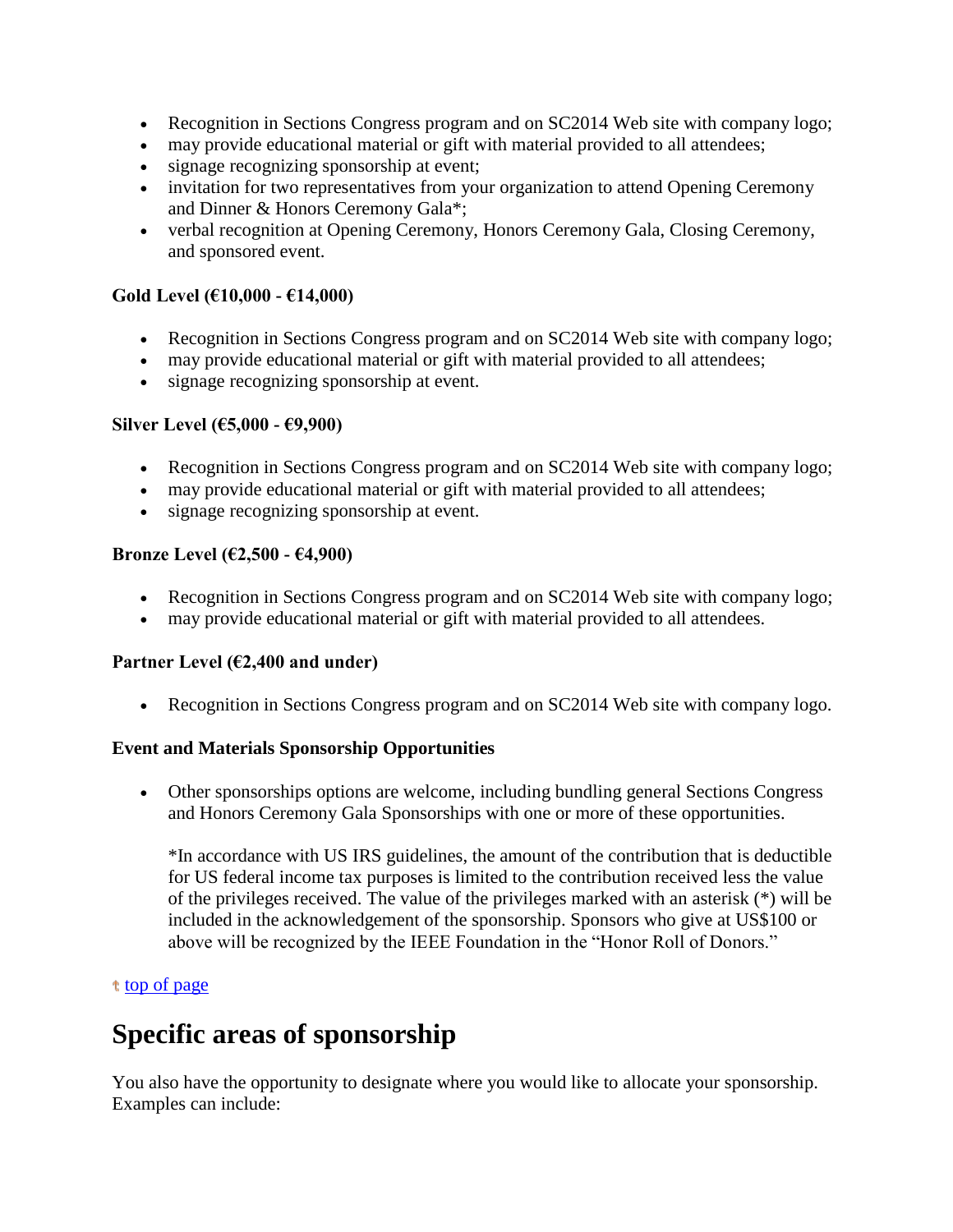#### **Sections Congress**

- Sections Congress Opening Ceremony Dinner:  $\epsilon$ 20,000
- Breakfast/Lunch:  $£10,000$
- Meet Up Pavilion:  $€10,000$
- Conference Bags:  $€9,000$
- Attendee Notepads/Pens:  $€6,500$
- Charging Station:  $63,500$
- Print Kiosk:  $€1,500$
- Breaks:  $\epsilon$ 1,500
- Registration on Demand Station:  $£1,100$
- Name Badges/Lanyards:  $€500$

#### **Honors Ceremony**

- $\bullet$  Honors Ceremony Gala:  $\epsilon$ 40,000
- Centerpieces for Gala:  $£12,000$
- Entertainment:  $€8,000$
- Honors Ceremony Private Reception:  $€8,000$
- Private Table at Honors Ceremony Gala:  $64,000$

#### **Or use wherever the need is the greatest**

#### t [top of page](http://www.ieee.org/societies_communities/geo_activities/sections_congress/2014/sc2014_sponsorship.html#top)

## **IEEE Honors Ceremony Gala, Saturday, 23 August 2014**

The IEEE Honors Ceremony Gala, a prestigious event during Sections Congress, is a recognition and celebration of global technical and professional leaders who have made, and continue to make, outstanding breakthroughs and major advances in IEEE's technical fields. You may recognize some of IEEE's most illustrious past honorees, including Irwin Mark Jacobs, Co-Founder of Qualcomm; John L. Hennessy, President of Stanford University; Ray Dolby, Founder, Dolby Labs.; Amar Bose, Founder of Bose Corp.; Morris Chang, Founder of Taiwan Semiconductor Manufacturing Company; Gordon Moore, Co-Founder of Intel; Tim Berners-Lee, Founder of the World Wide Web.

Sponsors of IEEE Sections Congress may choose to designate their contribution to the [IEEE](http://www.ieee.org/about/awards/HonorsPresentations/honors_ceremony.html)  [Honors Ceremony.](http://www.ieee.org/about/awards/HonorsPresentations/honors_ceremony.html)

The IEEE Honors Ceremony recognizes achievement in several key technical and professional areas, including but not limited to: biomedical engineering technology, communications, computer-related technology, control and information devices, education, environmental and safety technology, healthcare technology, materials, microelectronics, photonics, power engineering, robotics, signal processing, sustainability, and transportation technology.